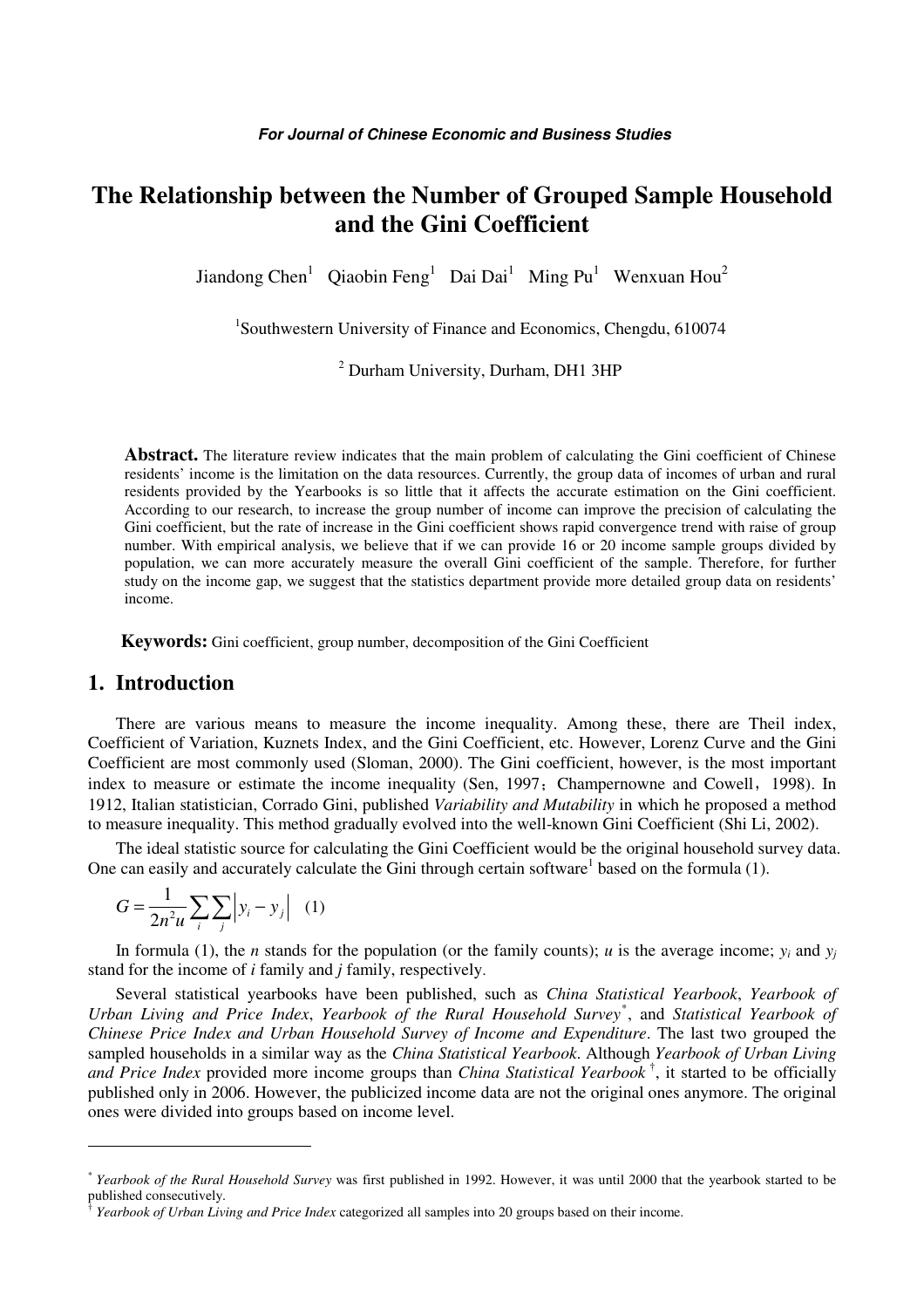*China Statistical Yearbook* is the most important data resource to calculate the Chinese Gini ratio, especially when no household survey data was available before 2000. Zongsheng Chen and Yunbo Zhou (Zongsheng Chen, 1999; Yunbo Zhou and Zongsheng Chen, 2002) calculated the Gini coefficient based on this yearbook. However, the income provided in this yearbook has been greatly doubted. Khan and Riskin (2001) commented that the statistical data in the yearbook was too aggregated to prohibit careful analysis of income inequality. Fang, Zhang, and Fan (2002) also believed that the aggregated data ignored the income disparity within each group, and thus they are not accurate enough. In 1996, *China Statistics Yearbook* presented that those with income more than RMB2000 was 38.4% among all the households in the rural area. However, the Yearbook did not divide such households into subgroups anymore. In 2007, the Yearbook presented that those with income more than RMB5000 was 30.94% among all the households in the rural area. Yet after almost 10 years, it still did not provide any more subgroups. In view of these, with the data provided by *China Statistics Yearbook*, we can calculate the income gap among the different groups, while the income gap in the group cannot be calculated, which leads the final result to be underestimated.

Due to the need for large and complex statistical surveys, it is difficult for individuals or non-statistical departments to gain the continuous first-hand data on income of Chinese residents. If we can access the original data source, then we can calculate the Gini coefficient quickly and accurately with Formula  $(1)^{\ddagger}$ . However, this ideal status is still far-fetched with the current data sources, there are still many technical difficulties needed to be overcome. Although we all know that the current group data of income will lead to underestimation of the Gini coefficient, empirical analysis has not been yet found in the literature. In addition, we know that the Statistical Yearbook can not provide the original income data of the household, but too little group data, such as the current group of five or seven, does not help analyze the income disparity. Therefore, this paper discusses the relationship between the group number of samples of residents' income and calculation of the Gini index. Another problem associated with this problem is how many groups can help estimate accurately the Gini ratio.

The structure of this paper is as follows: the first part poses the problem; the second part will analyze the impact of group data on the calculation of the Gini coefficient; the third part will analyze the impact of group data on the calculation of the Gini coefficient with empirical analysis; the last part makes the conclusion of this paper.

### **2. The Impact of Grouped Data on the Calculation of the Gini Coefficient**

This paper uses decomposition of the Gini coefficient to explain the impact of group data on the calculation of the Gini coefficient. To decompose the Gini coefficient from different sources of income has been well known for everyone, but from different income groups is relatively more difficult. The earliest research in this field is the study of Bhattacharya and Mahalanobis (1967). Pyatt (1976), Mookherjee and Shorrocks (1982), Shorrocks (1984), Lambert and Aronson (1993), Cowell (1995) and Yao (1997) had also made contributions to the decomposition of the Gini coefficient. In brief, the Gini coefficient of all residents can be broke down in the following (See Yao, 1997):

$$
G = G_g^{'} + \sum_{i}^{n} P_i I_i G_i + G(f) \quad (2)
$$

 $\overline{a}$ 

Here the  $G_g$  stands for the Gini coefficient among different groups;  $G_i$  stands for the Gini ratio within the group *i*; the proportion of the income of group *i* by the total income is  $I_i$ ; the proportion of the population of group *i* by the total population is  $P_i$ ; the value of  $G(f)$  depends on how much the overlap there is among the different groups. If there is no overlap, the *G*(*f*) would be 0 (Mookherjee & Shorrocks,1982; Shorrocks & Wan, 2005). This formula explains why the Gini ratios are underestimated based on the statistical yearbooks. In *China Statistical Yearbook*, the income of city and rural residents were ranked from low to high, therefore, the *G*(*f*) within either the city group or the rural group was 0. However, when using the data from the *China Statistical Yearbook*, there is no way to calculate the difference within each groups, which is to ignore the

*n*  $\sum_{i=1}^{n} P_i I_i G_i$  within the Formula (2), thus the final results are led to be underestimated. *i*

<sup>‡</sup> Such software includes "DAD" developed by LAVAL, which is able to calculate the index for extreme income inequality. Shi Li (2002) also pointed out that one can use software specializing in calculating the inequality index such as INEQ, or Stata to calculate the Gini ratio. All calculations in this study are done by the Matlab.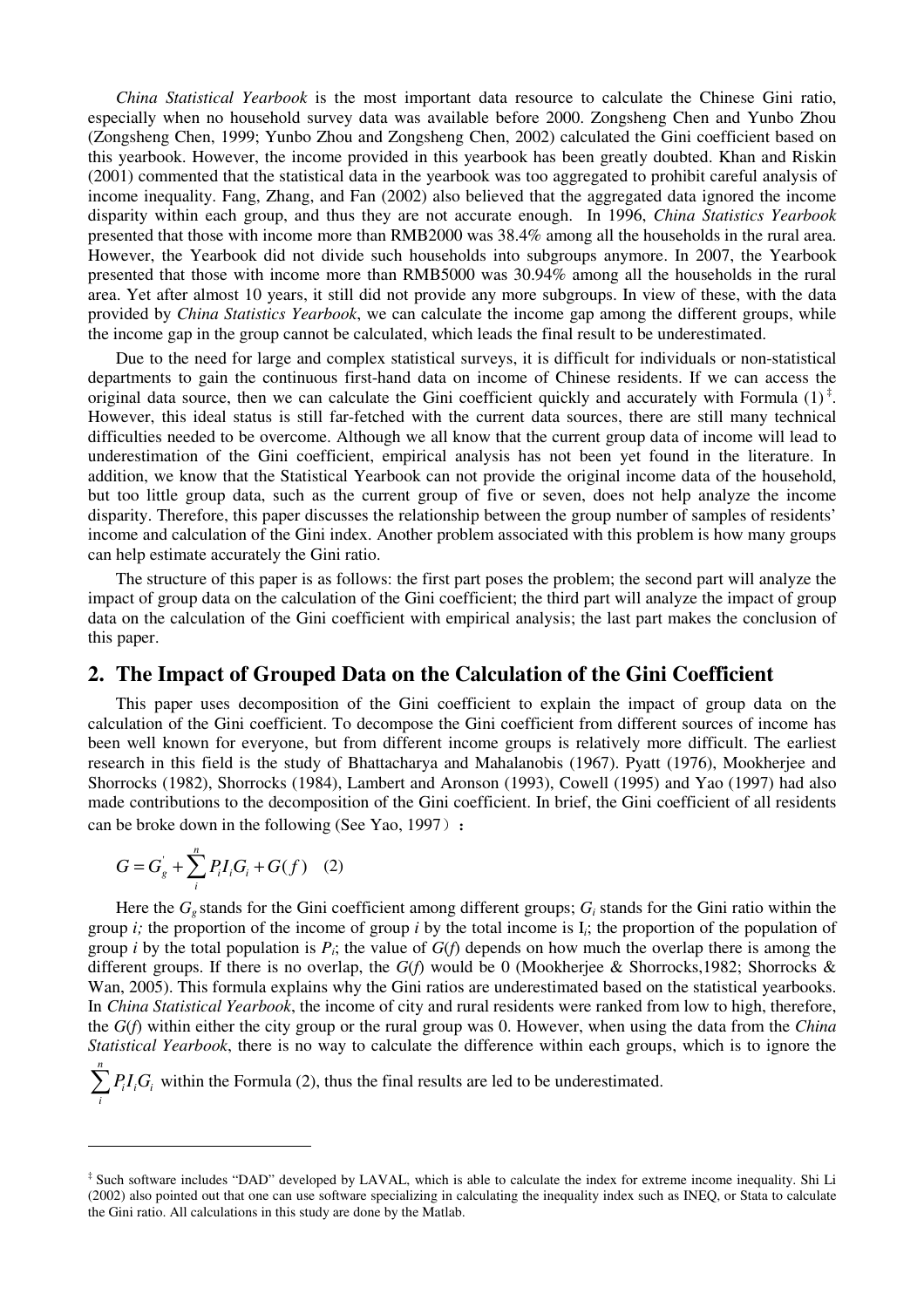If the income of all residents ranks from low to high, then in formula  $(2)$ ,  $G(f)=0$ , and then the Gini coefficient of income of all residents is as follows:

$$
G = G'_{g} + \sum_{i}^{n} P_{i} I_{i} G_{i} \quad (3)
$$

If the income of all residents ranks from low to high, and divided it into average two groups according to the population, then the Gini coefficient of income between the two groups is as follows:

$$
G = G_2 \quad (4)
$$

If the population is divided into average four groups, the Gini coefficient of income between groups is:

$$
G = G_4 = G_2 + \sum_{i=1}^{2} I_i P_i G_i \quad (5)
$$

In the formula (5),  $G_2$  is the same with  $G_2$  in the formula (4). The formula (5) is equivalent to firstly put the whole population into two average groups and calculate the Gini coefficient between the two groups, and then to calculate the Gini ratio in the two groups respectively  $\left(\right)$  $i^I i^U_i$ *I PG*  $\sum I_i P_i G_i$ ).

If the population were divided into eight groups, the Gini coefficient of income among the groups is as follows:

1

=

*i*

$$
G = G_8 = G_2' + \sum_{i=1}^{4} I_i P_i G_i \quad (6)
$$

If the population were divided into  $2<sup>n</sup>(n)$  is positive even number) groups, the Gini ratio of income among the groups is as follows:

$$
G = G_{2^n} = G_2 + \sum_{i=1}^{2^{n-1}} I_i P_i G_i \quad (7)
$$

Further, it is not difficult to prove that,

$$
G_2 = \frac{1}{2} \sum_{i=1}^{2} I_i P_i G_i = \frac{1}{2^2} \sum_{i=1}^{4} I_i P_i G_i - \sum_{i=1}^{2} I_i P_i G_i = \frac{1}{2^3}
$$

Here,

$$
\sum_{i=1}^{2^{n-1}} I_i P_i G_i - \sum_{i=1}^{2^{n-2}} I_i P_i G_i = \frac{1}{2^n} \quad (8)
$$

The formula (8) shows that if the average groups are divided by population, the number of groups doubles with the increase in the Gini coefficient by an attenuation of at least a 2 negative exponent one, namely, with the raise in the numbers of the group, the Gini coefficient of the entire population will increase, but the growth shows the convergent trend.

If we set the acceptable calculation error, we can determine the lowest limit on the number of groups, for instance, if there is the sample of 16 average groups, the calculation error of the Gini coefficient must be smaller than  $\frac{1}{2^4}$ 2 ; if 32 average groups, the calculation error must be smaller than  $\frac{1}{2^5}$ 2 ; if 64 average groups,

the calculation error must be smaller than  $\frac{1}{2^6}$  $\frac{1}{6}$ ; the calculation error of 128 average groups must be smaller 2

than  $\frac{1}{2}$ 2 .The results are the theoretical limits of these errors, the actual error will be much less than the upper limit of these errors. Here, in the empirical perspective we examine the impact of number of groups on the

final outcome of estimation.

## **3. The Influence of Grouping Number on Calculating the Gini Coefficient**

#### **3.1. The Distribution Function of Household Income**

In order to study the influence of grouping number on the final calculating results, we study the influence of grouping number by fitting the distribution of China's urban and rural resident income from 2004 to 2006.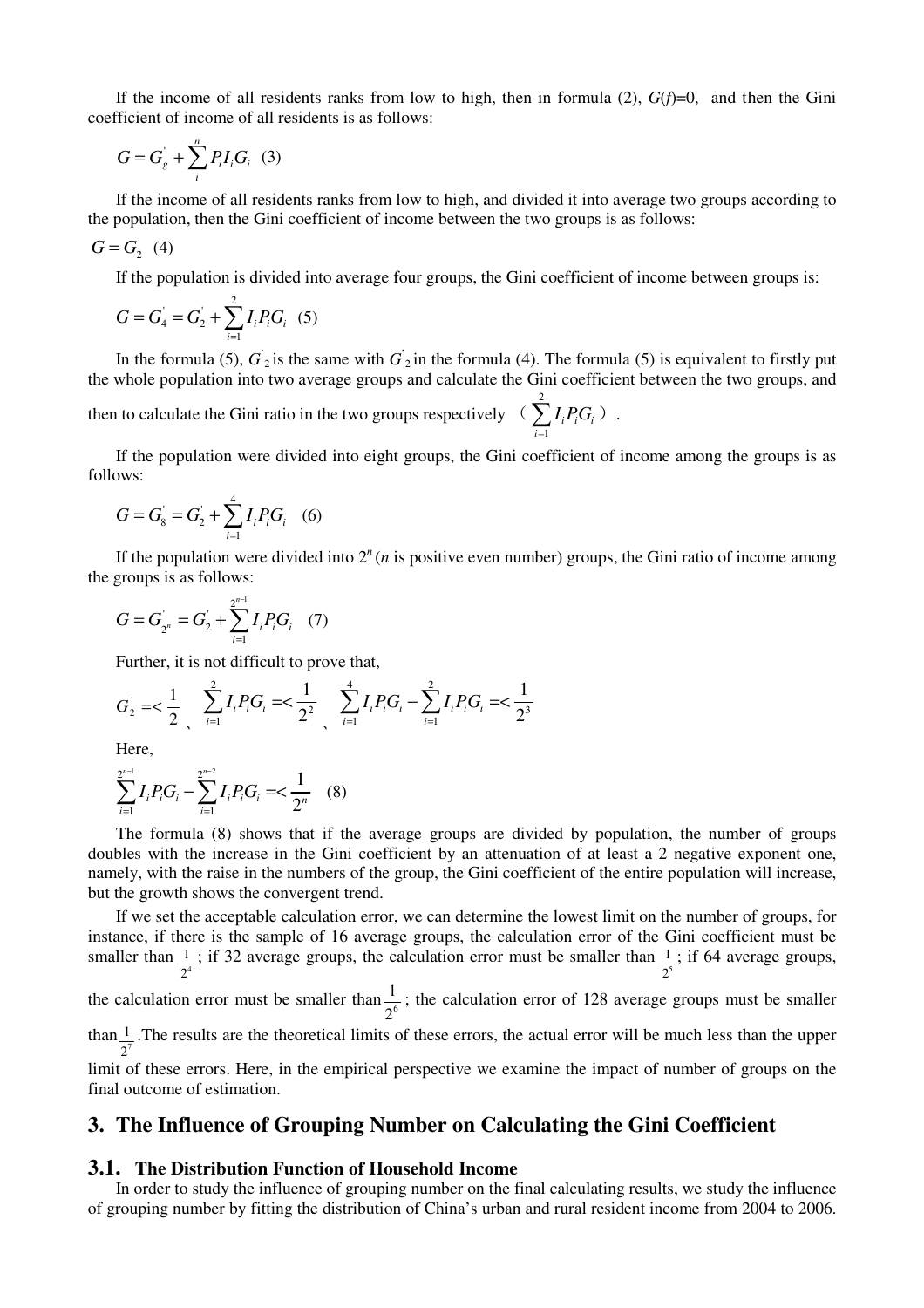Before fitting the resident income distribution, we need to know what type of distribution function can be used to depict the resident income. Steyn (1959) claimed that the income distribution of the same type of people, such as rural residents, could be described soundly by lognormal distribution. Balintfy and Goodman (1973) emphasized that income distribution is generated in a special random process which can be explained by using lognormal distribution. This can also be proved with some empirical results. In its study launched in 2006, the World Bank proved the lognormal distribution of the income, using the data on the resident income in both developed and developing countries in nearly 40 years (Lopez and Servén, 2006). In the study of Japanese resident income from 1887 to 1998, Souma (2000) pointed out that lognormal distribution is the universal structure of resident income distribution. Due to the dual social structure in China, there exists a great gap between urban and rural income. The income distribution of all the residents is in fact more similar to a dumbbell type. Nonetheless, if urban and rural residents' income distributions are observed respectively, it is easy to find that they still obey lognormal distribution

Suppose the resident income  $x_i$  ( $i = 1, 2, ..., n$ ) is an independent and identically distributed random variable, and obeys lognormal distribution with  $\mu$  and  $\delta$  as parameters. Its density function is:

$$
p(x; \mu, \delta) = \frac{1}{\delta x \sqrt{2\pi}} \exp[-\frac{(\ln x - a)^2}{2\delta^2}] \quad (9)
$$

Suppose  $\mu$  and  $\delta$  are respectively the mean and the variance of lognormal distribution (see the above formula). According to Hong Xingjian and Li Jinchang's (2006) calculation, for any income variant *x*, if Ln*x* $\sim$ N ( $\mu$ ,  $\delta^2$ ), then the Gini coefficient:

$$
G = 2\Phi(\frac{\delta}{\sqrt{2}}) - 1 \tag{10}
$$

With equation (10), for any  $\delta$ , the Gini ratio can be easily calculated with the table of standard normal distribution function. On the contrary, here  $\mu$  and  $\delta$  are calculated by using the intra-urban Gini coefficient, the intra-rural Gini coefficient and the urban/rural per capita income provided by the National Bureau of

Statistics of China. Since 2  $\exp(\mu + \frac{b}{2})$ 2  $Y = \exp(\mu + \frac{\delta^2}{2})$  (where *Y* is the known urban/rural average income), equation

(11) can be obtained:

$$
\begin{cases}\n\delta = \sqrt{2}\Phi^{-1}(\frac{G+1}{2}) \\
\mu = \ln(Y) - \frac{\delta^2}{2}\n\end{cases}
$$
\n(11)

The intra-urban Gini coefficients and the intra-rural Gini coefficients from 2004 to 2006 are provided by the Urban Socio-Economic Survey Corps and the Department of Rural & Social Economic Survey of National Bureau of Statistics of China. Through programming with Matlab, after inputting the intra-urban Gini coefficient and the intra-rural Gini coefficient, we can calculate the corresponding  $\delta$  whose range is accurate to the 4th decimal place. With  $\delta$  and the known urban-rural per capita income (*Y*),  $\mu$  can be calculated using equation (11). Hence, the distribution function of the urban-rural residents' income between 2004 and 2006 can be obtained. Then with Matlab, we can generate the random numbers that obey lognormal distribution with parameters  $\mu$  and  $\delta$ . Denoting income of an individual resident, these random numbers can approximately fit the real income data. In our real computations, there are in total 10,000 Matlab-generated random numbers that obey lognormal distribution. According to formula (1), we calculated the urban Gini coefficients and the rural Gini coefficients in all kinds of grouping conditions.

On calculating the national Gini coefficient, we controlled the ratio of random numbers according to the real urban-rural population, and the random numbers was also 10,000. Due to our purpose was not to accurately calculate the national Gini coefficient, but to generate random numbers that obey some distributing rule, we just made use of the random numbers generated by one calculation. In another research of calculating the national Gini coefficient, we used the mean number in 100 times of simulation.

Besides the above methods, we can estimate parameters  $\mu$  and  $\delta$  by Expectation-Maximization (EM) algorithm (Deng Ming and Yang Yi, 2004). When calculating  $\mu$  and  $\delta$ , we have to know average income of the samples and the Gini coefficient. Moreover, the precondition of using EM algorithm is that we have to know the grouping data of the samples and the grouping data must be enough, or it will affect the final result.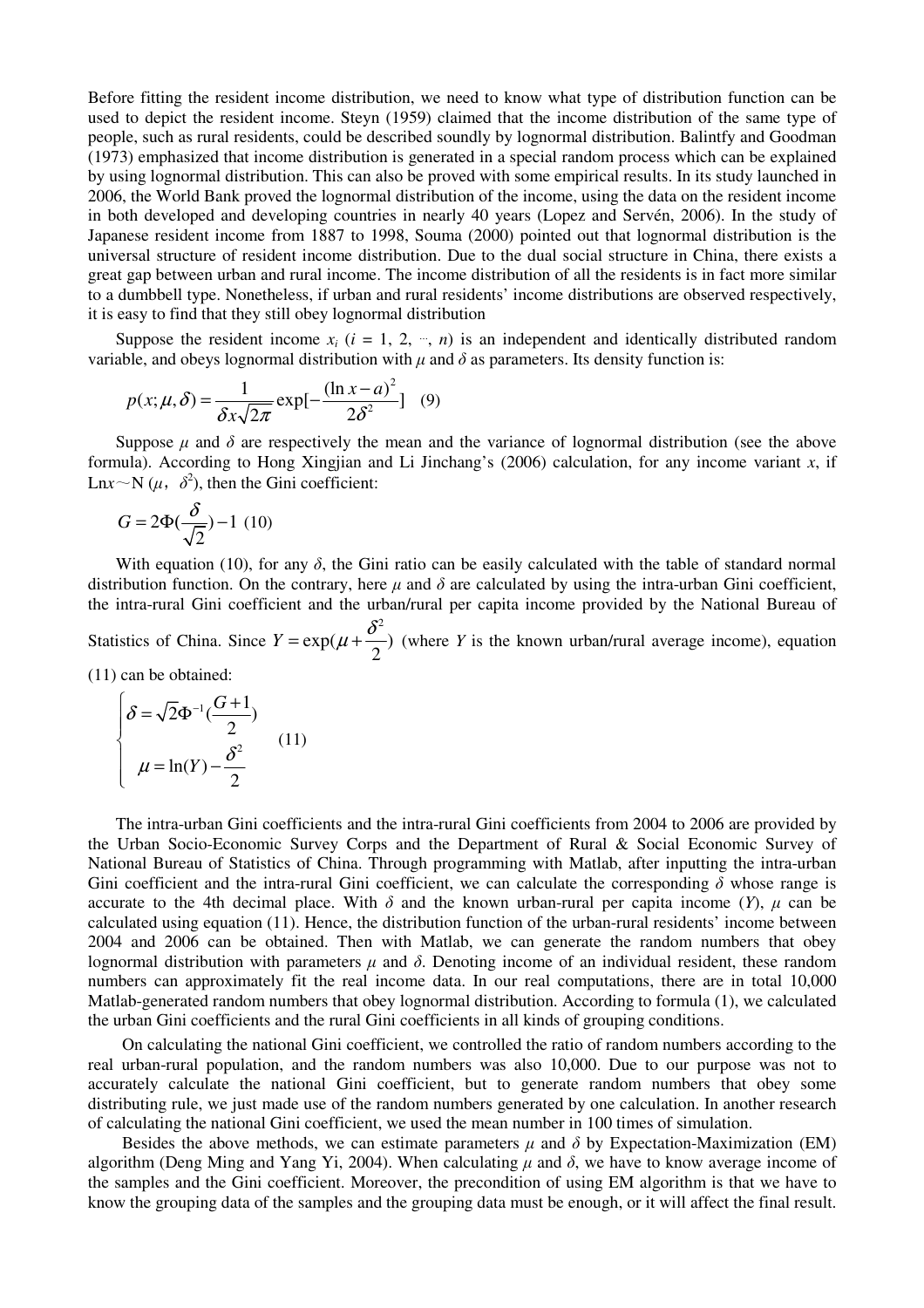EM algorithm, as an iterative method, is mainly utilized to find the mode of posterior distribution, i.e., maximum likelihood estimates. Iteration consists of two steps: the E-step (Expectation) and the M-step (Maximization). The basic idea of EM algorithm can be manifested as this: With  $\theta$  as the unknown parameter, we iterate the two steps until  $\theta^{i+1}-\theta^i$  is minimized. EM algorithm is simple and stable.

### **3.2. Results**

According to formula (11), using the intra-urban Gini coefficients and the intra-rural Gini coefficients from 2004 to 2006 which are provided by the Urban Socio-Economic Survey Corps and the Department of Rural & Social Economic Survey of National Bureau of Statistics of China, we generated the main parameters of urban/rural residents' income distribution from 2004 to 2006 (Table 1).

| Year | Parameters | Rural residents' income | Urban residents' income |
|------|------------|-------------------------|-------------------------|
| 2004 | $\mu$      | 7.7538                  | 8.9756,                 |
|      |            | 0.6797                  | 0.5920                  |
| 2005 | $\mu$      | 7.8489                  | 9.0886                  |
|      |            | 0.6914                  | 0.5829                  |
| 2006 | $\mu$      | 7.948                   | 9.1837                  |
|      |            | 0.6886                  | 0.6143                  |

**Table 1: The main parameters of urban/rural residents' income distribution from 2004 to 2006** 

Note: The table is from the calculation by the author of the article, based on the *China Yearbook of Rural Household Survey*  (2005-2007) and *China Statistical Yearbook of Price and Urban Household Survey* (2005-2007).

According to table 1, utilizing the method of generating random number, we got 10,000 samples of urban/rural residents' income respectively. Then we classified the samples into 2 groups, 4 groups, 8 groups, 16 groups, 20 groups, 40 groups, 80 groups, 200 groups, 1000 groups. Utilizing our own program, we calculated the Gini coefficients of different groups. Table 2 is the result of our calculation.

| The                 | The Gini coefficients of urban residents' income |       |        |       |        | The Gini coefficients of rural residents' income |        |       |        |       |        |       |
|---------------------|--------------------------------------------------|-------|--------|-------|--------|--------------------------------------------------|--------|-------|--------|-------|--------|-------|
| number<br>of groups | 2004                                             |       | 2005   |       | 2006   |                                                  | 2004   |       | 2005   |       | 2006   |       |
|                     | G                                                | $\%$  | G      | $\%$  | G      | $\%$                                             | G      | $\%$  | G      | $\%$  | G      | $\%$  |
| 2                   | 0.2224                                           | 68.45 | 0.2195 | 68.74 | 0.2299 | 68.3                                             | 0.2511 | 67.88 | 0.2556 | 68.27 | 0.2548 | 68.07 |
| $\overline{4}$      | 0.2937                                           | 90.4  | 0.289  | 90.51 | 0.3036 | 90.2                                             | 0.3328 | 89.97 | 0.3379 | 90.25 | 0.3372 | 90.09 |
| 8                   | 0.3516                                           | 97.14 | 0.3102 | 97.15 | 0.3267 | 97.06                                            | 0.3587 | 96.97 | 0.3634 | 97.06 | 0.3631 | 97.01 |
| 16                  | 0.3222                                           | 99.17 | 0.3166 | 99.15 | 0.3336 | 99.11                                            | 0.3666 | 99.11 | 0.3712 | 99.15 | 0.371  | 99.12 |
| 20                  | 0.3231                                           | 99.45 | 0.3157 | 99.44 | 0.3345 | 99.38                                            | 0.3677 | 99.41 | 0.3722 | 99.41 | 0.3721 | 99.41 |
| 40                  | 0.3244                                           | 99.85 | 0.3187 | 99.81 | 0.3359 | 99.79                                            | 0.3693 | 99.84 | 0.3738 | 99.84 | 0.3737 | 99.84 |
| 80                  | 0.3248                                           | 99.97 | 0.3191 | 99.94 | 0.3365 | 99.97                                            | 0.3697 | 99.95 | 0.3742 | 99.95 | 0.3741 | 99.95 |
| 200                 | 0.3249                                           | 100   | 0.3192 | 99.97 | 0.3366 | 100                                              | 0.3699 | 100   | 0.3744 | 100   | 0.3743 | 100   |
| 1000                | 0.3249                                           | 100   | 0.3193 | 100   | 0.3366 | 100                                              | 0.3699 | 100   | 0.3744 | 100   | 0.3743 | 100   |

**Table 2. The Gini coefficients of urban/rural residents' income of different number of groups** 

Note: the percentage in each volume represents the rate of different group's Gini coefficient by the Gini coefficient of total 10,000 samples.

The equation (8) shows the relationship between the convergent speed of Gini coefficients and grouping number. We listed the maximum increase of Gini coefficients which was caused by increase of grouping number, but in fact, the real increase of Gini coefficients was smaller. Table 2 shows that as the grouping number increasing from 2004 to 2006, the urban/rural residents' income Gini coefficients increase, too, with a faster convergent speed. When we grouped the samples into 2 groups, the rate of group's Gini coefficient by the Gini coefficient of total 10,000 samples is more than 2/3. When we grouped the samples into 16 groups, the rate becomes to 99%. And the rate surpasses 99% when we grouped the samples into 20 groups. Suppose the error standard is 1%, the Gini coefficient of 16 groups and 20 groups can basically reflect urban residents' income Gini coefficients or rural residents' income Gini coefficients. We discussed the relationship between urban/rural residents' income Gini coefficients and grouping number of the samples. Furthermore, what's the relationship between the national Gini coefficient and grouping number?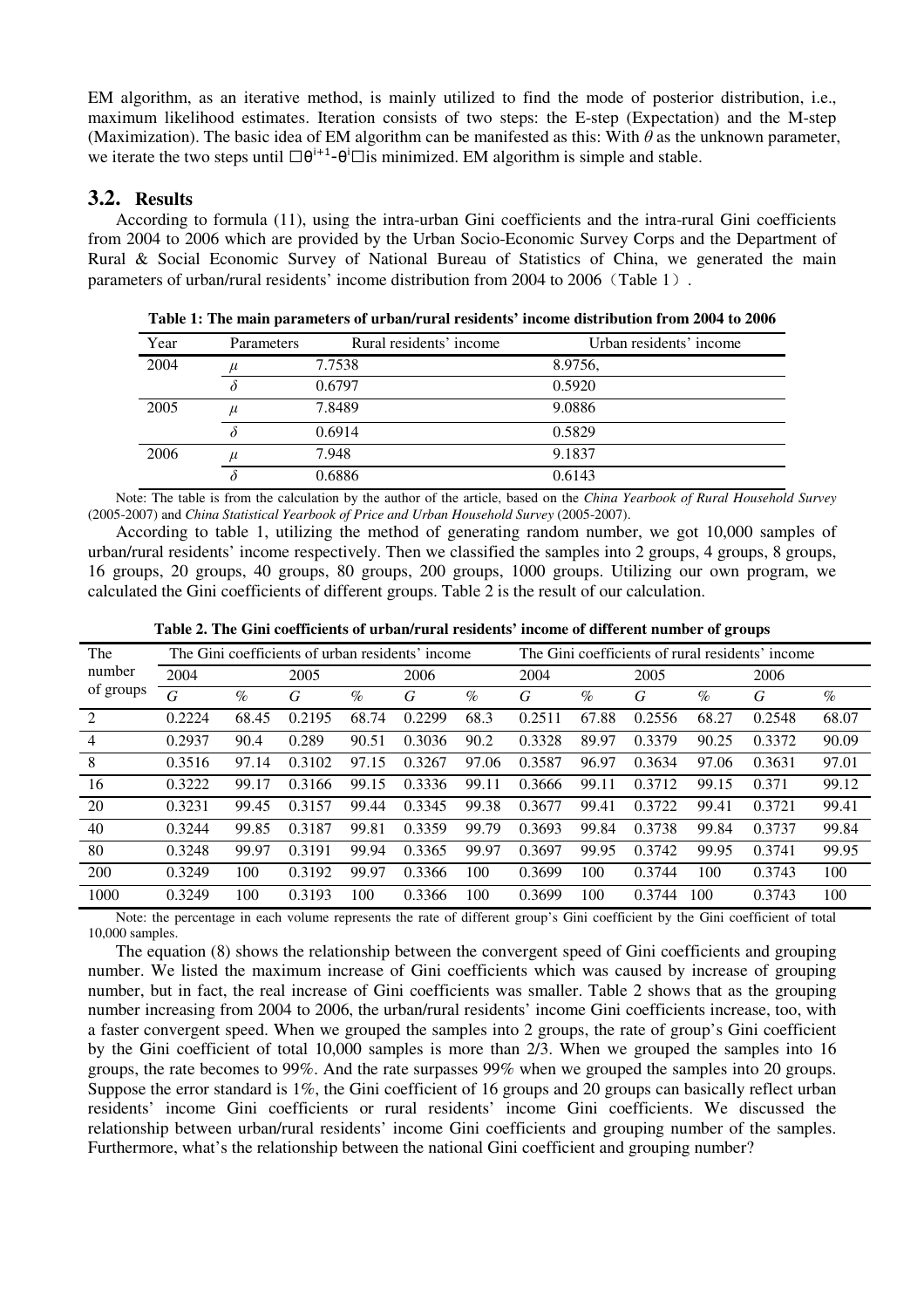| The<br>number of |        |       | The nation-wide Gini coefficient | The<br>Gini ratio of<br>urban inhabitants | Sichuan |       |                |       |  |
|------------------|--------|-------|----------------------------------|-------------------------------------------|---------|-------|----------------|-------|--|
| groups           | 2004   |       | 2005                             |                                           | 2006    |       | December, 2008 |       |  |
|                  | G      | $\%$  | G                                | $\%$                                      | G       | $\%$  | G              | $\%$  |  |
| 2                | 0.3105 | 68.83 | 0.3124                           | 69.05                                     | 0.3148  | 68.63 | 0.225          | 65.77 |  |
| $\overline{4}$   | 0.4083 | 90.51 | 0.4100                           | 90.62                                     | 0.4148  | 90.43 | 0.3029         | 88.54 |  |
| 8                | 0.4383 | 97.16 | 0.4399                           | 97.23                                     | 0.4457  | 97.16 | 0.3290         | 96.17 |  |
| 16               | 0.4473 | 99.16 | 0.4488                           | 99.20                                     | 0.4549  | 99.17 | 0.3378         | 98.74 |  |
| 20               | 0.4486 | 99.45 | 0.4500                           | 99.47                                     | 0.4562  | 99.45 | 0.3392         | 99.15 |  |
| 40               | 0.4504 | 99.84 | 0.4517                           | 99.91                                     | 0.4580  | 99.84 | 0.3412         | 99.74 |  |
| 80               | 0.4509 | 99.96 | 0.4522                           | 99.96                                     | 0.4585  | 99.96 | 0.3418         | 99.91 |  |
| 200              | 0.4511 | 100   | 0.4524                           | 100                                       | 0.4587  | 100   | 0.3421         | 100   |  |
| 1000             | 0.4511 | 100   | 0.4524                           | 100                                       | 0.4587  | 100   | 0.3421         | 100   |  |

**Table3. The national Gini coefficient and the Gini coefficient of Sichuan urban inhabitants** 

Note: the percentage in each volume represents the rate of every group's Gini coefficient by the Gini coefficient of total 10,000 samples.

The method of calculating the national Gini coefficient is different from the one of urban/rural residents' income Gini coefficients. Take the calculation of the national Gini coefficient in 2006 for example, as the percentage of urban residents is 43.9%, according to the parameters of urban residents' income distribution function in table 1, we generated 4,390 random numbers. In the same way, we generated 5,610 random numbers according to the parameters of rural residents' income distribution function in table 1. With the combination of the 2 parts of random numbers, we got the samples of national residents' income, and we calculated the Gini coefficients of different groups according to these samples. Through table 3, we found that the relationship between the national Gini coefficient and grouping number is the same as the relationship between urban/rural residents' income Gini coefficients and grouping number. If we grouped both urban and rural residents into 16 groups or 20 groups, the error of the calculated national Gini coefficient is less than 1%.

However, the above analysis is based on random numbers which obey special parameters. Whether the real statistics support our analysis? We examined the relationship between Gini coefficient and grouping number with the urban residents' statistic samples of Sichuan province in December, 2008. The samples surpassed 10,000 rural families. The result showed that the urban residents' income Gini coefficient of Sichuan province was 0.3421 in December, 2008. After arranging the urban residents' income of Sichuan province from low to high, we grouped the samples into 2 groups, 4 groups, 8 groups, 16 groups, 20 groups, 40 groups, 80 groups, 200 groups and 1000 groups to calculate the Gini coefficient of different groups respectively. The result was the same as the calculation based on random numbers which obey special parameters. When we grouped the samples into 2 groups, the rate of group's Gini coefficient by the Gini coefficient of total 10,000 samples is more than 2/3. When we grouped the samples into 16 groups, the rate becomes to 99%. And the rate surpasses 99% when we grouped the samples into 20 groups.

In conclusion, if the Year Book could provide statistic data of residents' income by 16 groups or 20 groups with the same population, it won't be difficult to calculate the Gini coefficient of the relevant samples accurately.

### **4. Conclusion**

The data source at present is responsible for the puzzles on China's national income Gini coefficient. Furthermore, we cannot estimate accurately because of the lack of urban/rural grouping data which were provided by the yearbook. The research shows that increase of grouping number can improve the calculation precision of Gini coefficient, but the increase extent will be convergent very fast as the increasing of grouping number. Through empirical analysis, we believe that we can calculate the Gini coefficient of the relevant samples accurately if the income data of 16 groups or 20 groups with the same population can be provided. So we suggest that the statistic departments provide more details about grouping data. At the same time, we also suggest to improve the calculation measures in order to overcome the limitation of data source. In this article, through the method of back-calculation of urban/rural income distribution function, we try to put forward a new method to calculate the national Gini coefficient.